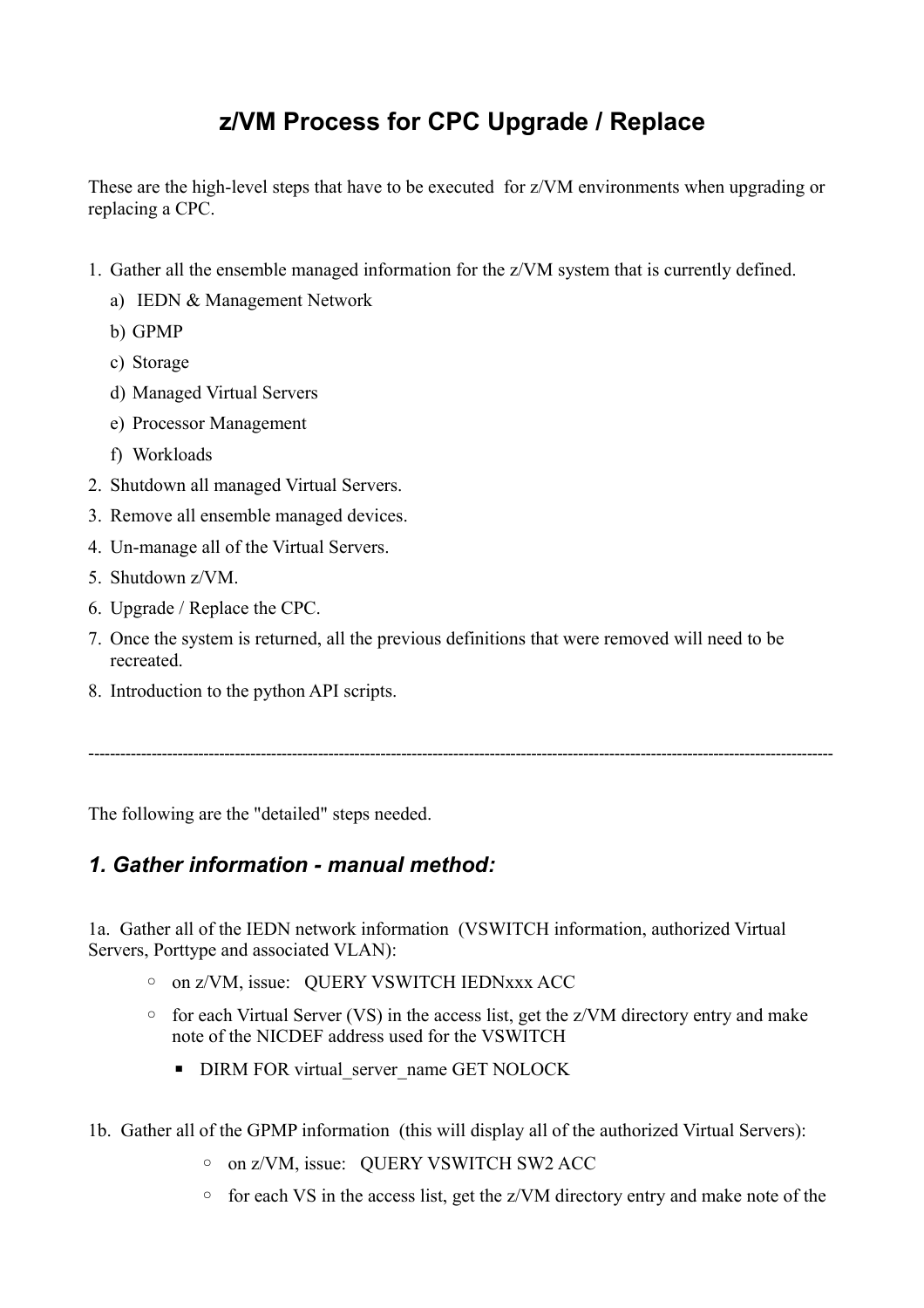NICDEF address used for the management network

- **DIRM FOR virtual\_server\_name GET NOLOCK**
- 1c. Gather all the storage information:
- On the HMC, get a list of all of the Storage (ECKD) information.
	- Select **Ensemble Management** in the left navigation
	- Select the **Hypervisors** tab in the work area
	- Select the z/VM Hypervisor
	- From the **Configuration** task group, open the **Manage Storage Resources** task. Make a note of all the RESOURCES and RESOURCES in a GROUP.
		- Note: you may have to look at the RESOURCE details to get the device and volume serial.
- 1d. Gather all the Managed Virtual Servers information:
	- On the HMC, get a list of all the managed Virtual Servers under z/VM.
		- Select **Ensemble Management** in the left navigation
		- Select the **Hypervisors** tab in the work area
		- Select the z/VM Hypervisor
	- From the **Configuration** task group, open the **Choose z/VM Virtual Servers to Manage** task.
		- Click on Show Filter Row icon on the tool bar
		- Click on Filter under the Select column
		- Items drop down, Select Checked Items, Click OK.
		- This will display all of the Virtual Servers that are managed. Make a note of these so they can be re-managed after the upgrade / replace.
- 1e. Gather all the Processor Management information:
	- On the HMC, get a list of all of Virtual Servers that are Processor Management enabled.
		- Select **Ensemble Management** in the left navigation
		- Select the **Virtual Servers** tab in the work area
		- On the icon bar, select the "Configure Columns" icon (a table with a gear over it).
		- Check the **Processor Management** box, Click **OK** (this will add a column to the display).
		- Make a note of all of the Virtual Servers that have this column checked.
- 1f. Gather all the Workloads information: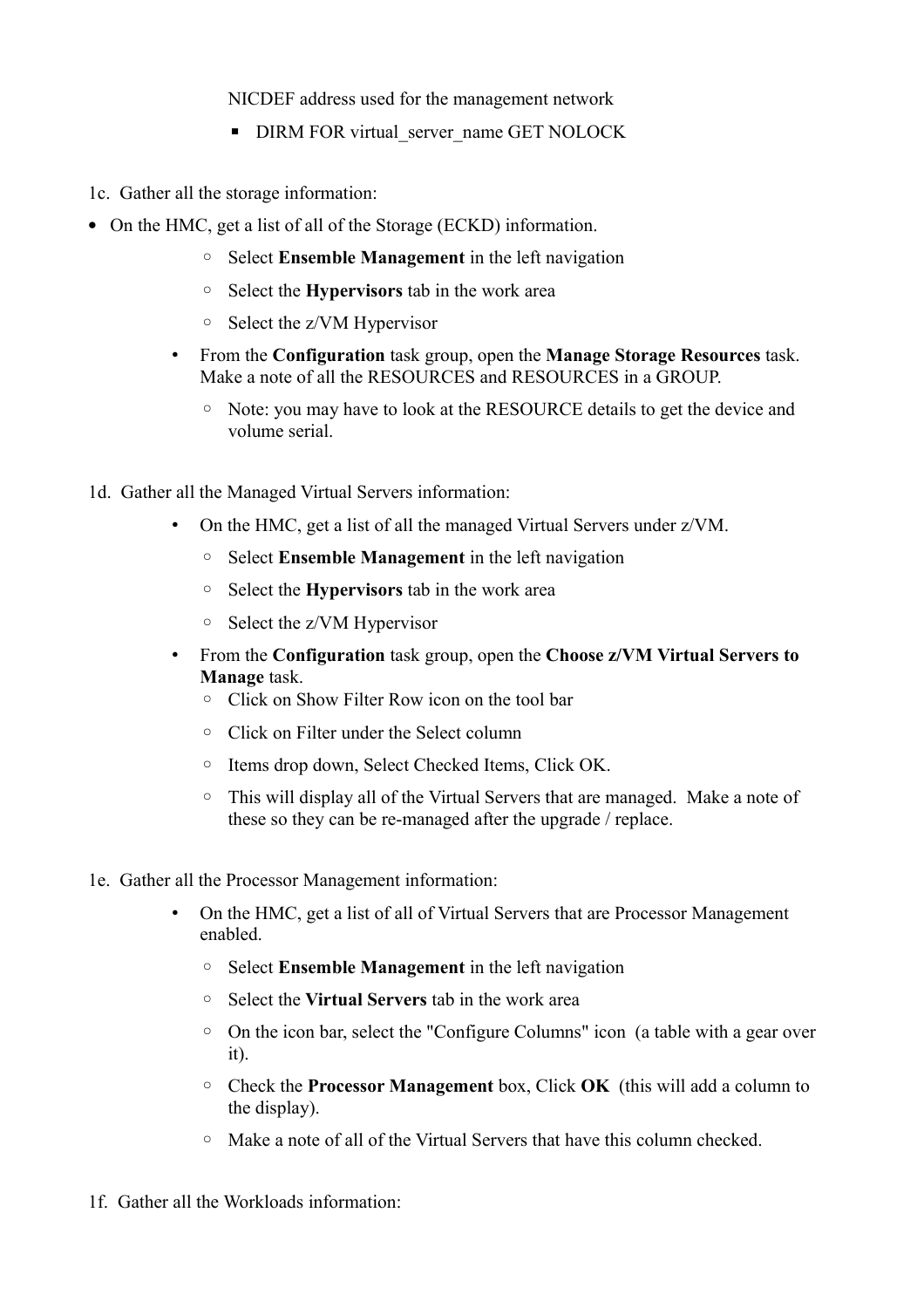- On the HMC, get a list of the Workloads that the Virtual Servers are members of.
	- Select **Ensemble Management** in the left navigation
	- Select the **Virtual Servers** tab in the work area
	- On the icon bar, select the "Configure Columns" icon (a table with a gear over it).
	- Check the **Workload(s)** box, Click **OK** (this will add a column to the display).
	- Make a note of all of the workloads that a Virtual Server is a member of.

------------------------------------------------------------------------------------------------------------------------

### *2. Shutdown all managed Virtual Servers*

### *3. Remove:*

- On the HMC, remove Ensemble managed Virtual Server IEDN network adapters.
	- Select **Ensemble Management** in the left navigation
	- Select the **Virtual Servers** tab in the work area
	- Select the z/VM Virtual Server
	- Open the **Virtual Server Details** task
	- Select the **Network** tab,
	- Select the IEDN adapter(s), Click **Remove**.
	- Select the **Options** tab, un-select **Enable GPMP support**.
	- Perform the above steps for each Virtual Server.
	- Note: if using a PROFILE to define these devices (which is tolerated).
		- Remove Host from Virtual Network.
			- Select **Ensemble Management** in the left navigation
			- Select the checkbox next to the ensemble name
			- Click on the double arrow to View popup menu
			- From the **Configuration** task group, open the **Manage Virtual Networks** task.
			- Select the network you want to remove the VS from
			- Click on the **Select Action** drop down menu, **Remove Hosts from Virtual Network**
			- Select the VS, click OK
		- On z/VM, use Dirmaint to remove the NICDEF from the Profile.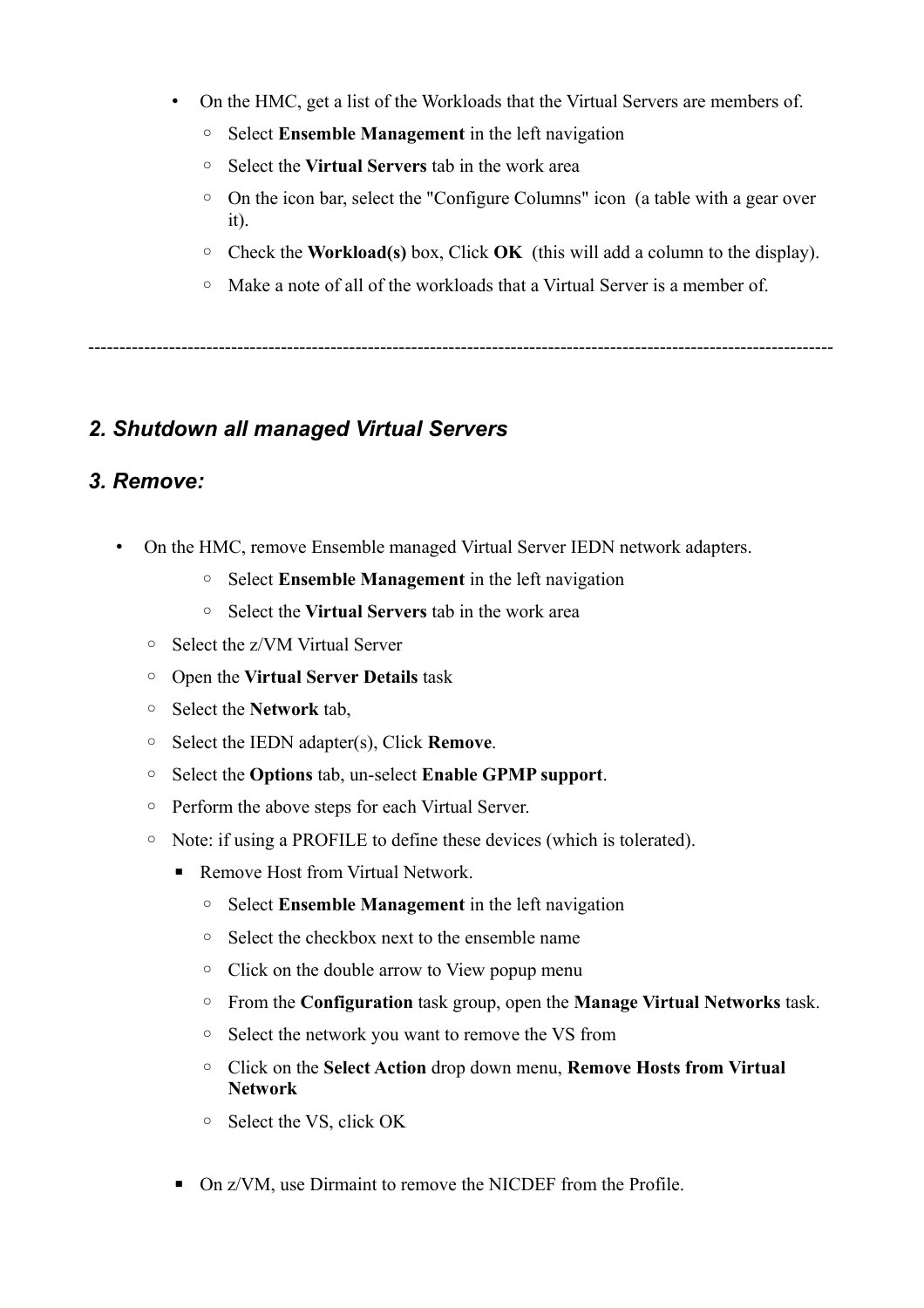- Virtual Server Details, Options Tab, un-select Enable GPMP support.
- On the HMC, remove the IEDN VSWITCH(s)
	- Select **Ensemble Management** in the left navigation
	- Select the **Hypervisors** tab in the work area
	- Select the z/VM Hypervisor
- From the **Configuration** task group, open the **Manage Virtual Switches** task.
	- Select the IEDN vSwitch, Click on the **Select Action** drop down menu, **Remove vSwitch**, Click **OK**.
- On z/VM, remove the Storage Resources and Groups.
	- Issue DIRM SEND EXTENT CONTROL
	- Remove any volumes from the \$3390\$ group and the respective volumes in the REGIONS section.
	- Save the EXTENT CONTROL file
	- Write out the EXTENT CONTROL file to Dirmaint:
		- **EXTENT CONTROL**
		- **E** Issue DIRM RLDE
	- Link the disk with the SYSTEM CONFIG file on it.
		- $\blacksquare$  for z/VM 6.1 this is on MAINT's CF1 disk
		- $\blacksquare$  for z/VM 6.2 it is on PMAINTs CF0 disk
	- Remove all references to any volumes that were in the \$3390\$ group

## *4. Un-manage all of the Virtual Servers.*

- On the HMC, un-manage all the Virtual Servers under z/VM
	- Select **Ensemble Management** in the left navigation
	- Select the **Hypervisors** tab in the work area
- Select the z/VM Hypervisor
	- From the **Configuration** task group, open the **Choose z/VM Virtual Servers to Manage** task.
	- Click on Show Filter Row icon on the tool bar,
	- Click on Filter under the Select column,
	- Items drop down, Select **Checked Items**, Click **OK**.
	- Click on Deselect All icon on the tool bar, Click **OK**.

◦ Note: If there are any lingering Ensemble managed devices (for example, direct attached devices), you will receive a panel listing the device and the Virtual Server. These devices will have to be removed from the Virtual Server before it will allow you to unmanage them.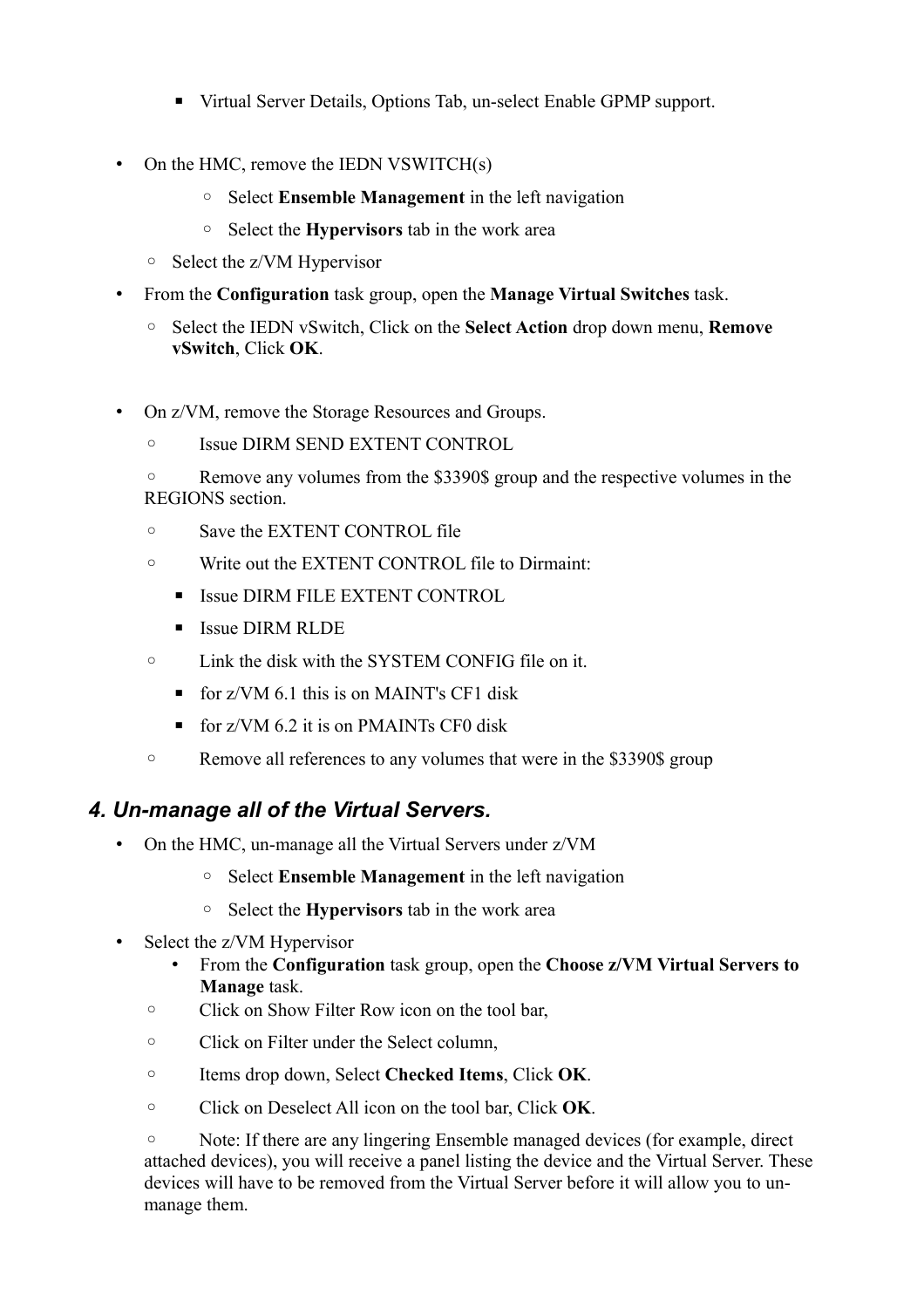### *5. Shutdown z/VM*

Shutdown z/VM and Deactivate the LPAR.

### *6. Upgrade/ Replace the CPC*

• Upgrade / Replace the CPC (Note: TE/MO process saves the Virtual Networks and Workloads).

### *7. Manually recreate the z/VM definitions using zManager*

- Once the system in returned, all the previous definitions will have to be recreated.
	- IPL z/VM
	- On the HMC:
		- Manage Storage Resource, add back in all of the RESOURCES and add any volumes from the \$3390\$ group back in.
		- $\blacksquare$  Define the IEDN VSWITCH(s).
		- Manage the Virtual Servers.
		- Virtual Server Details, add the IEDN network adapters, Enable GPMP support, Select Workloads and Enable Processor management.

------------------------------------------------------------------------------------------------------------------------

### *Examples of what the z/VM EXTENT CONTROL files look like.*

*With the RESOURCES that needed to be removed.* 

| :REGIONS.                                          |               |              |  |  |                                      |  |  |
|----------------------------------------------------|---------------|--------------|--|--|--------------------------------------|--|--|
| *RegionId VolSer RegStart RegEnd Dev-Type Comments |               |              |  |  |                                      |  |  |
| <b>VMB411 VMB411</b>                               |               | $\mathbf{1}$ |  |  | $65519$ 3390-64K * ADDED BY VSMPROXY |  |  |
| <b>VMB412 VMB412</b>                               |               | $\mathbf{1}$ |  |  | 65519 3390-64K * ADDED BY VSMPROXY   |  |  |
| <b>VMB414</b>                                      | <b>VMB414</b> | $\mathbf{1}$ |  |  | $65519$ 3390-64K * ADDED BY VSMPROXY |  |  |
| <b>VMB413 VMB413</b>                               |               | $\sim$ 1     |  |  | 65519 3390-64K * ADDED BY VSMPROXY   |  |  |
| :END.                                              |               |              |  |  |                                      |  |  |
| :GROUPS.                                           |               |              |  |  |                                      |  |  |
| *GroupName RegionList                              |               |              |  |  |                                      |  |  |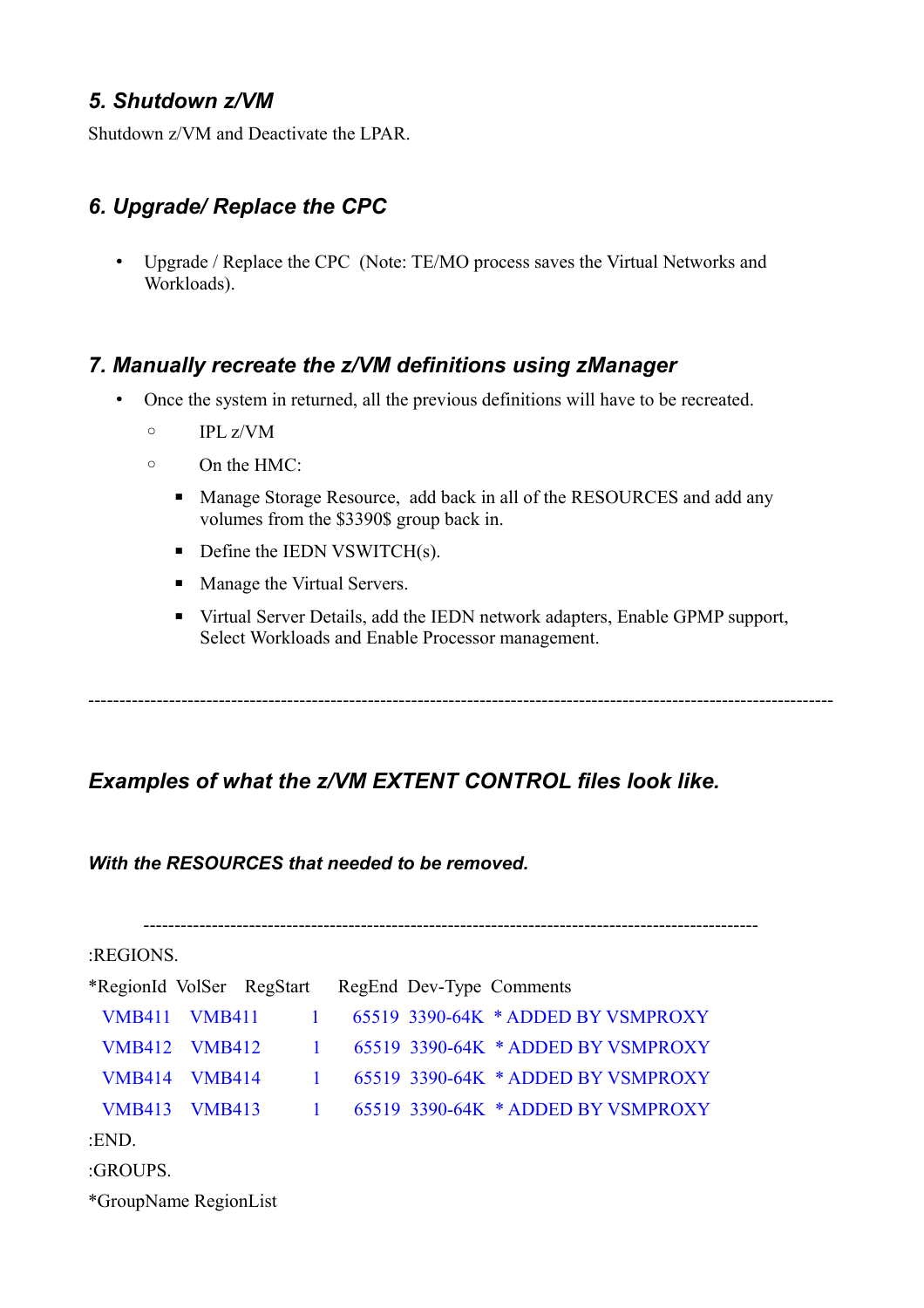\$3390\$ VMB411 VMB412 VMB414 VMB413 :END. :EXCLUDE. \* USERID ADDRESS :END. ----------------------------------------------------------------------------------------------------

### *With the RESOURCES removed.*

| :REGIONS.             |                                                    |
|-----------------------|----------------------------------------------------|
|                       | *RegionId VolSer RegStart RegEnd Dev-Type Comments |
| :END.                 |                                                    |
| :GROUPS.              |                                                    |
| *GroupName RegionList |                                                    |
| :END.                 |                                                    |
| :EXCLUDE.             |                                                    |
| * USERID ADDRESS      |                                                    |
| :END.                 |                                                    |
|                       |                                                    |

## *8. Introduction to the python API scripts*

All of the information gathered in the manual steps above can also be retrieved by utilizing the external interface of the Hardware Management Console (HMC) Web Services Application Programming Interface (Web Services API) for IBM zEnterprise™. For the details of enabling and accessing the API, please refer to Chapter 1. Introduction of the manual System z Hardware Management Console Web Services API Version 2.11.1 (SC27-2616-01).

This set of sample python scripts can be used to perform some of the tasks to migrate 'ensemble-managed' z/VM systems, when doing a CPC Upgrade / Replace.

The scripts invoke the Hardware Management Console Web Services API to perform tasks that would otherwise be done from the HMC GUI panels. The python scripts can be 'batched-up' and invoked via a shell script or batch file.

The HMC IP address in these samples is depicted as xx.xx.xx.xx.

NOTE: The scripts provided in this document are NOT supported by IBM or supplied with any product, but are samples supplied as-is.<sup>[1](#page-11-0)</sup>

**CapturezVMs.py** - Inventories the zVM systems on the ensemble-managed CPC, and produces a report with the information necessary to recreate the zVM ensemble resources following the CPC Upgrade/Replace. CapturezVMs-doc.txt provides documentation for the script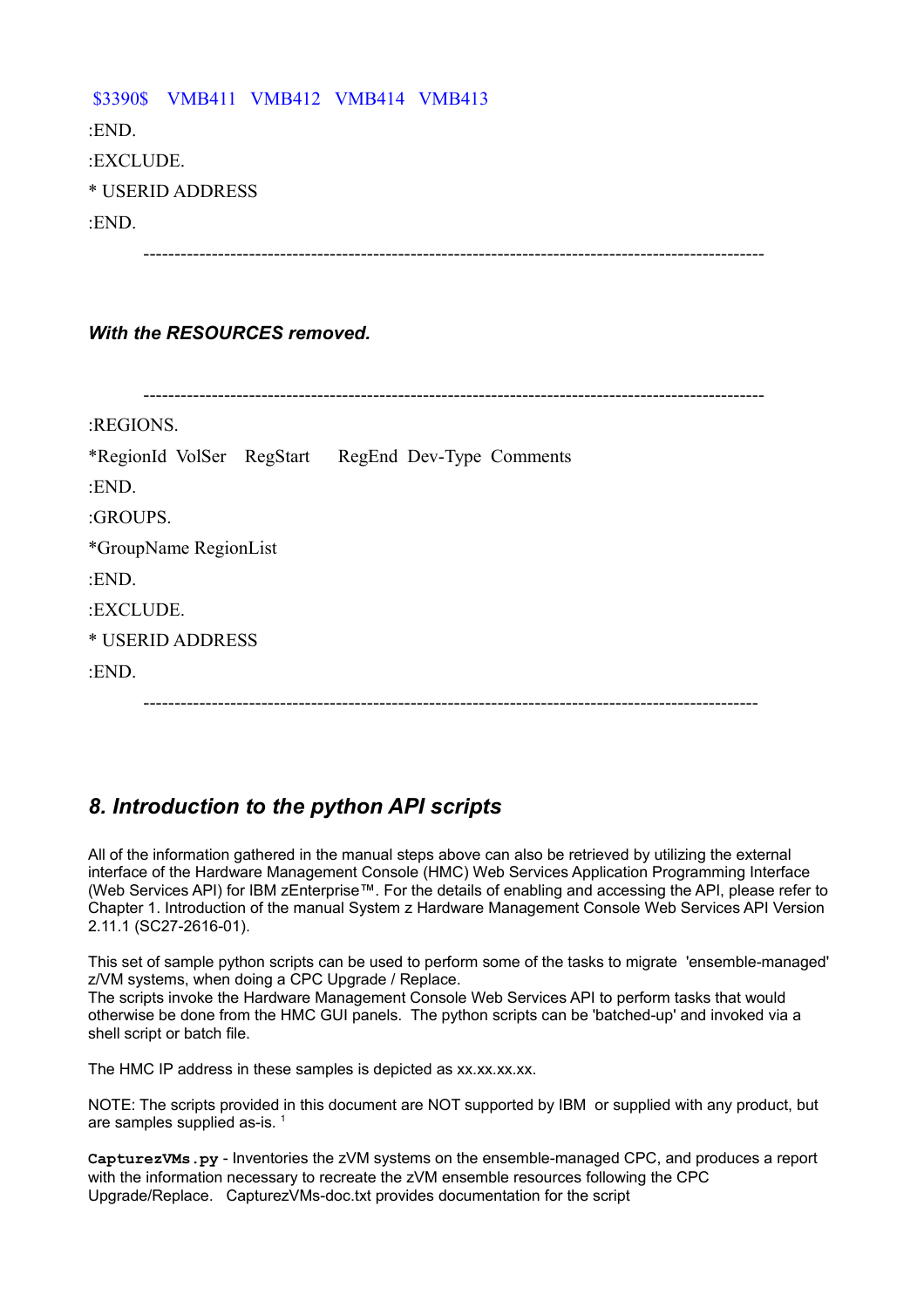**delnic.py** - Removes a Virtual IEDN or Physical IEDN interface from a virtual server.

**addnic-iedn.py** - Adds a Virtual IEDN interface (VSWITCH attached interface) to a virtual server.

**addnic-dedicate.py** - Adds a Physical IEDN interface using dedicated OSX or IQDX devices, to a virtual server.

**gpmp.py** - Turns the GPMP option off or on, and, adds the RMC device if turning on the option, for a virtual server.

**addvs2wkld.py** - Adds a virtual server to a Workload Resource Group.

**procmgmt.py** - Turns the processor management option off or on for a virual server.

**addeckd.py** - Adds an ECKD storage resource (a 3390 volume) to a zVM Hypervisor's \$3390\$ storage group.

### *Running the API scripts*

The CapturezVMs.py script takes as input, the IP address of the Ensemble HMC, the CPC name, the HMC userid and password, and, optionally an output file name (default is CapturezVMs.<CPC Name>)

For example:

# python CapturezVMs.py xx.xx.xx.xx P95 ensadmin password

The output file would then be: CapturezVMs.P95

```
For a description of all input parameters, invoke the script with the -h option.
For example: 
$ CapturezVMs.py -h
Usage: CapturezVMs.py [options] HMCIP CPCNAME USERID PASSWORD
Options:
  --version show program's version number and exit
 -h, --help show this help message and exit
  -v, --verbose include details and error text in stdout
  -n NAME, --name=NAME Name of z/VM to capture. Default: all z/VMs
  -p PREFIX, --prefix=PREFIX
                        Virtual server name prefix to capture
  -f FILE, --file=FILE Output file. Default: script-name.cpc-name
```
To view the input parameters required on the remainder of the scripts, just run the script with no parms, and it will tell you what parameters are required, and give an example:

# python addnic-iedn.py usage: addnic-iedn.py <ip> <hmc-user> <password> <nodename> <hiper-name> <virtualserver-name> <devno> <vswitch-name> <osa-type> <port-mode> < network1-name> <network2-name> <networkn-name> example: addnic-iedn.py 9.12.16.241 ensadmin password P93 VML1 GSSF17 1700 IEDN27 osd access zBX\_205 or : example: addnic-iedn.py 9.12.16.241 ensadmin password P93 VML1 GSSF17 1700 IEDN27 osx trunk zBX\_205 zBX\_206 zBX\_227 The script can assign up to 16 networks to an adapter in trunk mode. An access

mode adapter can be assigned to 1 network

**Note:** If a parameter contains spaces, the parameter must be enclosed in quotes. For example, to add the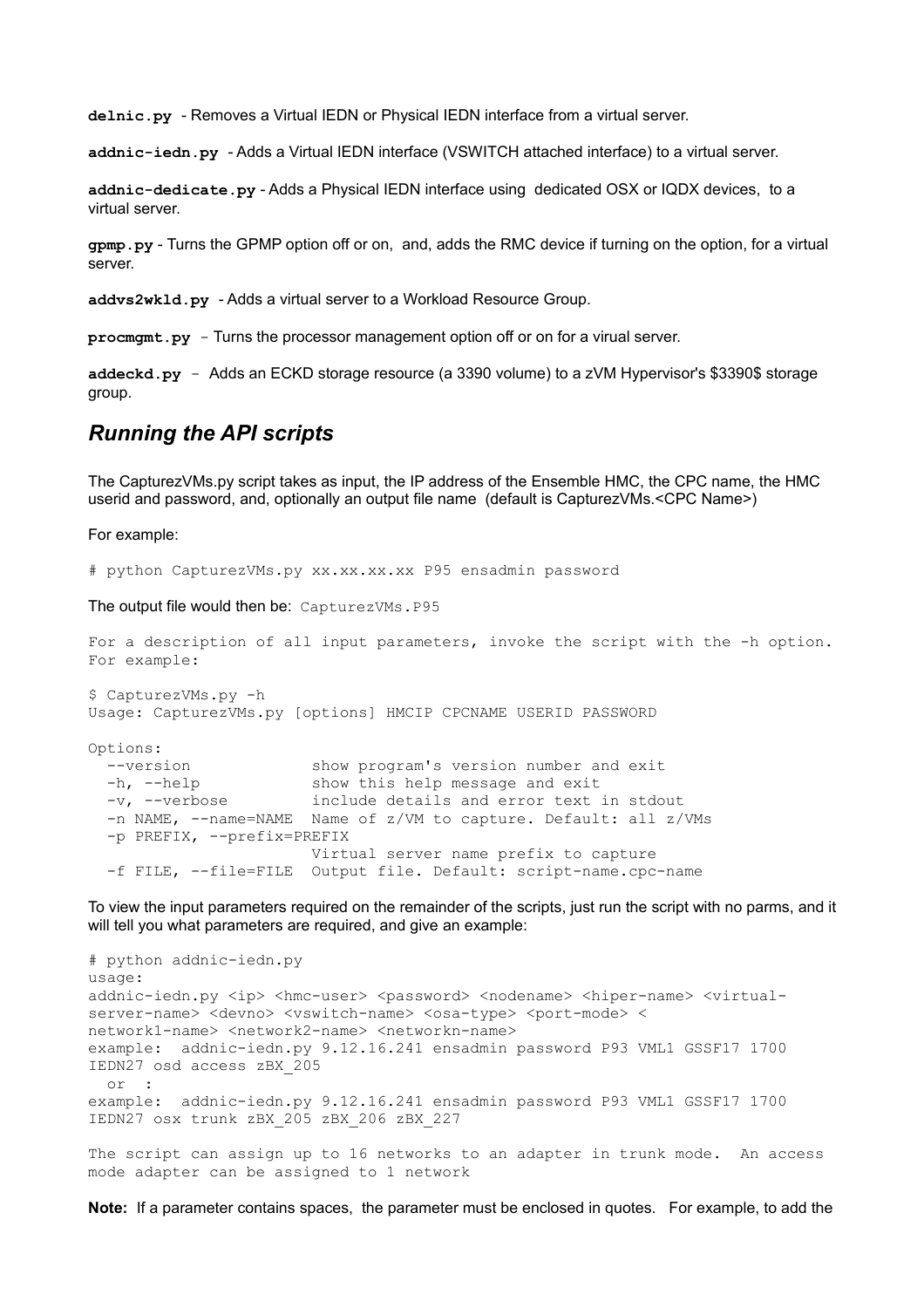Virtual Server GSSP28A to the Workload Resource Group 'zLinux Test', the script addvs2wkld.py can be used with the Workload Resource Group name zLinux Test enclosed in quotes:

# python addvs2wkld.py xx.xx.xx.xx ensadmin password P95 VML1 GSSP28A "zLinux Test"

### *Using the API scripts for the CPC upgrade / replace*

#### **Step 1.**

Run the CapturezVMs.py script and verify the ensemble-related zVM data is recorded in the output file, including:

IEDN Virtual Switches, Storage Resources and Groups, Managed Virtual Servers and their ensemble settings: IEDN NICs, GPMP option & RMC device, Workload Resource Group membership, and Processor Management Option.

#### **Step 2.**

To prepare zVM to NOT be ensemble-managed, as part of the CPC upgrade / replace procedure, the IEDN NICs defined to every ensemble-managed virtual server must be removed.

The list of ensemble-managed virtual servers and their IEDN NICs are listed in the CapturezVMs.py output. For example:

| name=GSSP28 | qpmp=True     | cpu mqmt=False                                            |
|-------------|---------------|-----------------------------------------------------------|
|             |               | workloads= ZLINUX-ZOS                                     |
|             | vNIC=700      | type=osd interface type=virtual-qdio                      |
|             |               | port mode=access vswitch=TEN208 vlan ids=1208             |
|             | vNIC=1200     | type=rmc                                                  |
|             | vNIC=1700     | type=osx interface type=virtual-iedn                      |
|             |               | port mode=access vswitch=IEDN206 virtual networks=zBX 206 |
|             | $vNIC = 1800$ | type=osd interface type=virtual-iedn                      |
|             |               | port mode=access vswitch=IEDN205 virtual networks=zBX 205 |
|             | vNIC=E300     | type=igd interface type=physical-igdn                     |
|             |               | $rNIC = E300$                                             |
| name=GSSP29 | qpmp=True     | cpu mqmt=False                                            |
|             |               | workloads= ZLINUX-ZOS                                     |
|             | vNIC=280      | type=osx interface type=physical-iedn                     |
|             |               | rNIC=28C virtual networks=zBX 205, zBX 206                |
|             | vNIC=700      | type=osd interface type=virtual-qdio                      |
|             |               | port mode=access vswitch=TEN208 vlan ids=1208             |
|             | vNIC=1200     | type=rmc                                                  |
|             | $vNIC = 1800$ | type=osx interface type=virtual-iedn                      |
|             |               | port mode=access vswitch=IEDN206 virtual networks=zBX 206 |

Since, to 'unmanage' our zVM virtual servers, we must remove the IEDN NICs, we need to remove the following NICs from GSSP28 and GSSP29: GSSP28: 1200, 1700, 1800 GSSP29: 280, 1200, 1800.

The NIC at 1200 is the 'RMC', or 'GPMP Network' interface, attached to the SW2 VSWITCH. That NIC is removed or added by setting the GPMP option off or on for the virtual server - a task which can be done using the gpmp.py script.

The other IEDN NICs can be removed using the delnic.py script. The script can be called multiple times from a shell script (Linux/Unix), or, bat file (Windows), like so:

Linux shell script delnics.py:

#!/bin/sh ############################################################## ## used to drive python scripts ############################################################## python delnic.py xx.xx.xx.xx ensadmin password P95 VML1 GSSP28 1700 python delnic.py xx.xx.xx.xx ensadmin password P95 VML1 GSSP28 1800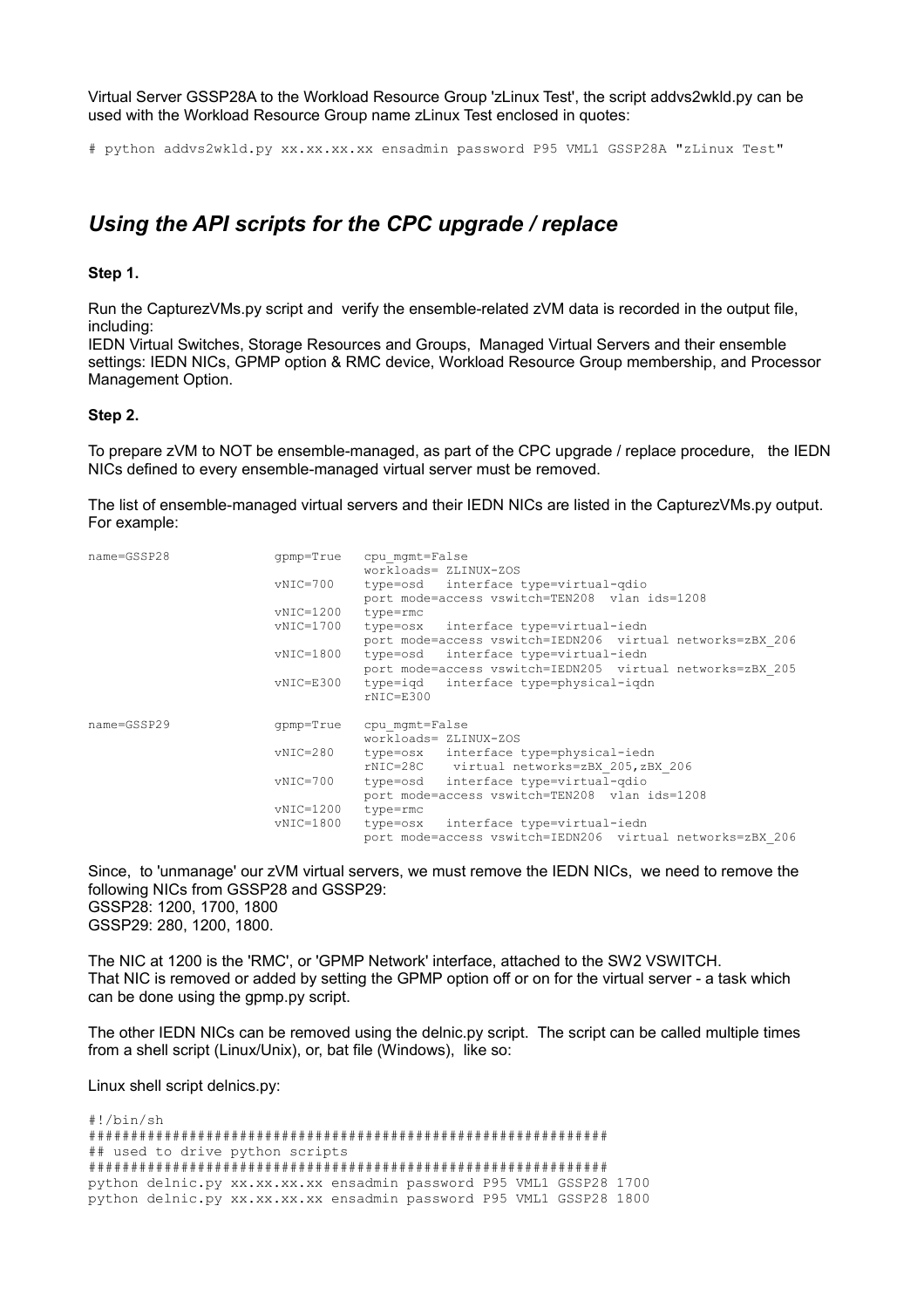python delnic.py xx.xx.xx.xx ensadmin password P95 VML1 GSSP29 1800 python delnic.py xx.xx.xx.xx ensadmin password P95 VML1 GSSP29 280

#### And the shell script can be run like so:

# ./delnics.sh 2>&1 | tee delnics.out

#### Windows batch file delnics.bat:

```
cd c:\Python27
python c:\helix\api-scripts\delnic.py xx.xx.xx.xx ensadmin password P95 VML1 GSSP28 1700
python c:\helix\api-scripts\delnic.py xx.xx.xx.xx ensadmin password P95 VML1 GSSP28 1800
python c:\helix\api-scripts\delnic.py xx.xx.xx.xx ensadmin password P95 VML1 GSSP29 1800
python c:\helix\api-scripts\delnic.py xx.xx.xx.xx ensadmin password P95 VML1 GSSP29 280
```
And the batch file can be run like so:

C:\Python27>c:\hybrid\python\delnics.bat > delnics.bat.ZGM-remove 2>&1

To turn off the GPMP option on our z/VM virtual servers, which removes the RMC NIC, a shell script or batch file can be created that calls the gpmp.py python script like so:

#!/bin/sh ############################################################## ## used to drive python scripts ############################################################## python gpmp.py xx.xx.xx.xx ensadmin password P95 VML1 GSSP28 false python gpmp.py xx.xx.xx.xx ensadmin password P95 VML1 GSSP29 false

#### The script can be run like so:

# ./gpmp.sh 2>&1 | tee gpmp-off.out

#### **Step 3.**

Once the IEDN NICs have been removed from the z/VM Virtual Servers, the virtual servers can be unmanaged using the Ensemble HMC task: Ensemble Management -> <Ensemble Name> -> Hypervisors -> <z/VM Hypervisor> -> Configuration -> Choose z/VM Virtual Servers to Manage.

#### **Step 4.**

Once the IEDN NICs have been removed from the z/VM Virtual Servers, the IEDN VSWITCHes can then be removed, using the Ensemble HMC task:

Ensemble Management -> <Ensemble Name> -> Hypervisors -> <z/VM Hypervisor> -> Configuration -> Manage Virtual Switches.

#### **Step 5.**

On z/VM, remove the Storage Resources and Groups.

◦ Issue DIRM SEND EXTENT CONTROL

◦ Remove any volumes from the \$3390\$ group and the respective volumes in the REGIONS section.

- Save the EXTENT CONTROL file
- Write out the EXTENT CONTROL file to Dirmaint:
	- **EXTENT CONTROL**
	- **E** Issue DIRM RLDE
- Link the disk with the SYSTEM CONFIG file on it.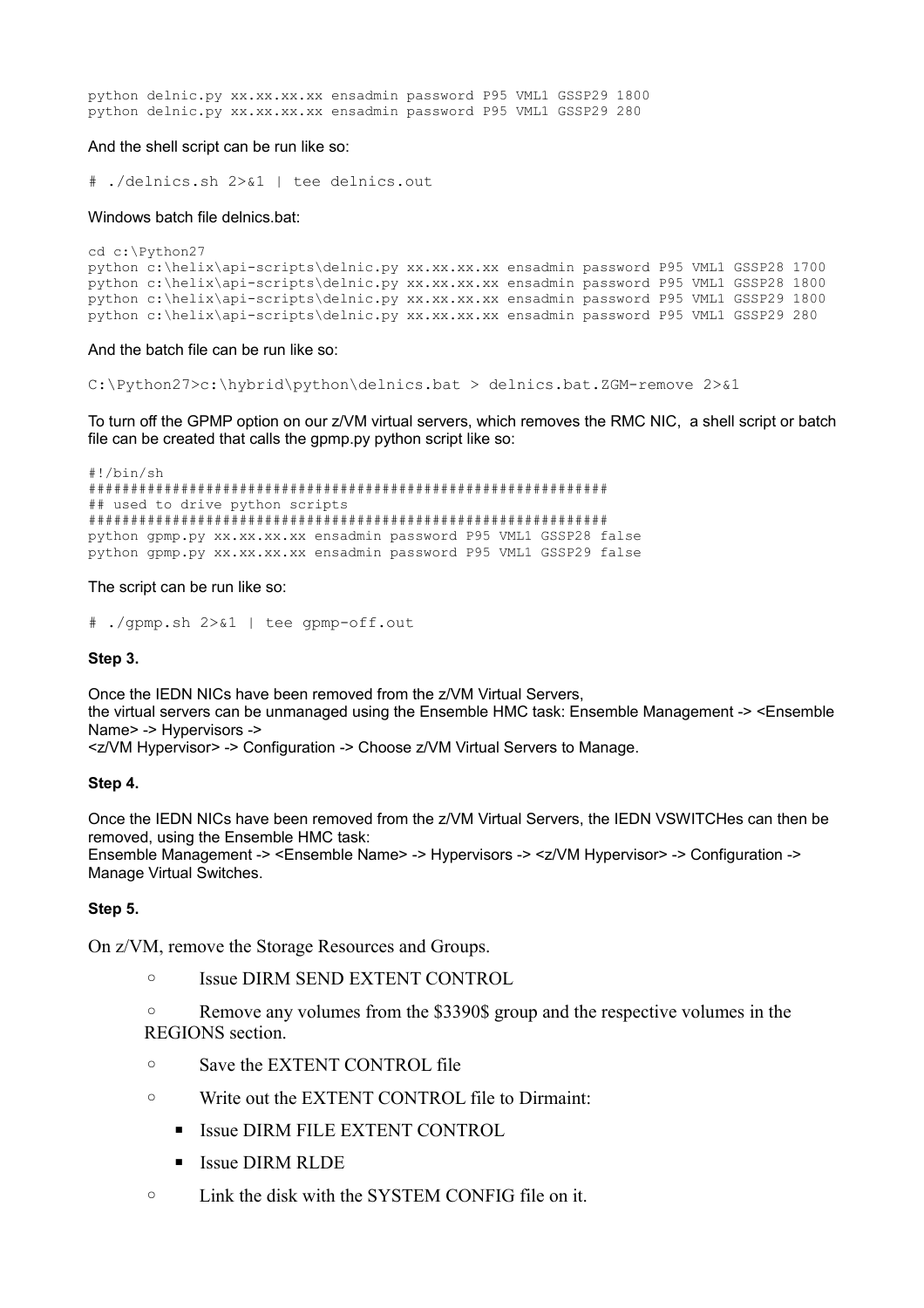- $\blacksquare$  for z/VM 6.1 this is on MAINT's CF1 disk
- $\blacksquare$  for z/VM 6.2 it is on PMAINTs CF0 disk
	- Remove all references to any volumes that were in the \$3390\$ group

#### **Step 6.**

Once the z/VM Virtual Servers have been 'unmanaged', the IEDN Virtual Switches have been removed, and the volumes have been removed from the \$3390\$ storage group, the CPC Upgrade / Replace can be done.

#### **Step 7.**

Following the CPC Upgrade / Replace, the IEDN Virtual Switches can be re-defined, and the z/VM Virtual Servers re-managed using the Ensemble HMC.

#### **Step 8.**

After Re-managing the z/VM Virtual Servers, re-add their ensemble resources and settings using the python API scripts.

For example, create a shell script or batch file that invokes the API scripts to add IEDN NICs, set the GPMP option, add Workload Resource Group membership, and set the Processor Managment option for Virtual Servers like so:

Linux Shell script example (addall.sh):

```
#!/bin/sh
##############################################################
## used to drive python scripts
##############################################################
python addnic-iedn.py xx.xx.xx.xx ensadmin password P95 VML1 GSSP28 1700 IEDN206 osx access zBX_206
python addnic-iedn.py xx.xx.xx.xx ensadmin password P95 VML1 GSSP28 1800 IEDN205 osd access zBX_205
python addnic-iedn.py xx.xx.xx.xx ensadmin password P95 VML1 GSSP28A 1700 IEDN206 osx trunk zBX_205
zBX_206
python addnic-iedn.py xx.xx.xx.xx ensadmin password P95 VML1 GSSP29 1800 IEDN206 osx access zBX_206
python addnic-dedicate.py xx.xx.xx.xx ensadmin password P95 VML1 GSSP29 280 28c 38 zBX_205 zBX_206
python gpmp.py xx.xx.xx.xx ensadmin password P95 VML1 GSSP28 true 1200
python gpmp.py xx.xx.xx.xx ensadmin password P95 VML1 GSSP29 true 1200
python gpmp.py xx.xx.xx.xx ensadmin password P95 VML1 LOOP1 true 1200
python addvs2wkld.py xx.xx.xx.xx ensadmin password P95 VML1 GSSP28 ZLINUX-ZOS
python addvs2wkld.py xx.xx.xx.xx ensadmin password P95 VML1 GSSP29 ZLINUX-ZOS
python procmgmt.py xx.xx.xx.xx ensadmin password P95 VML1 A5653B30 true
python procmgmt.py xx.xx.xx.xx ensadmin password P95 VML1 AUTOONLY true
python procmgmt.py xx.xx.xx.xx ensadmin password P95 VML1 NOLOGUSR true
```
#### The script can be run like so:

[root@litrrac miket]# ./addall.sh 2>&1 | tee addall.out

#### Windows batch file example (addall.bat):

cd c:\Python27 python c:\helix\api-scripts\addnic-iedn.py xx.xx.xx.xx ensadmin password P95 VML1 GSSP28 1700 IEDN206 osx access zBX\_206 python c:\helix\api-scripts\addnic-iedn.py xx.xx.xx.xx ensadmin password P95 VML1 GSSP28 1800 IEDN205 osd access zBX\_205 python c:\helix\api-scripts\addnic-iedn.py xx.xx.xx.xx ensadmin password P95 VML1 GSSP28A 1700 IEDN206 osx trunk zBX\_205 zBX\_206 python c:\helix\api-scripts\addnic-iedn.py xx.xx.xx.xx ensadmin password P95 VML1 GSSP29 1800 IEDN206 osx access zBX\_206 python c:\helix\api-scripts\addnic-dedicate.py xx.xx.xx.xx ensadmin password P95 VML1 GSSP29 280 28c 38 zBX\_205 zBX\_206 python c:\helix\api-scripts\gpmp.py xx.xx.xx.xx ensadmin password P95 VML1 GSSP28 true 1200 python c:\helix\api-scripts\gpmp.py xx.xx.xx.xx ensadmin password P95 VML1 GSSP29 true 1200 python c:\helix\api-scripts\gpmp.py xx.xx.xx.xx ensadmin password P95 VML1 LOOP1 true 1200 python c:\helix\api-scripts\addvs2wkld.py xx.xx.xx.xx ensadmin password P95 VML1 GSSP28 ZLINUX-ZOS python c:\helix\api-scripts\addvs2wkld.py xx.xx.xx.xx ensadmin password P95 VML1 GSSP29 ZLINUX-ZOS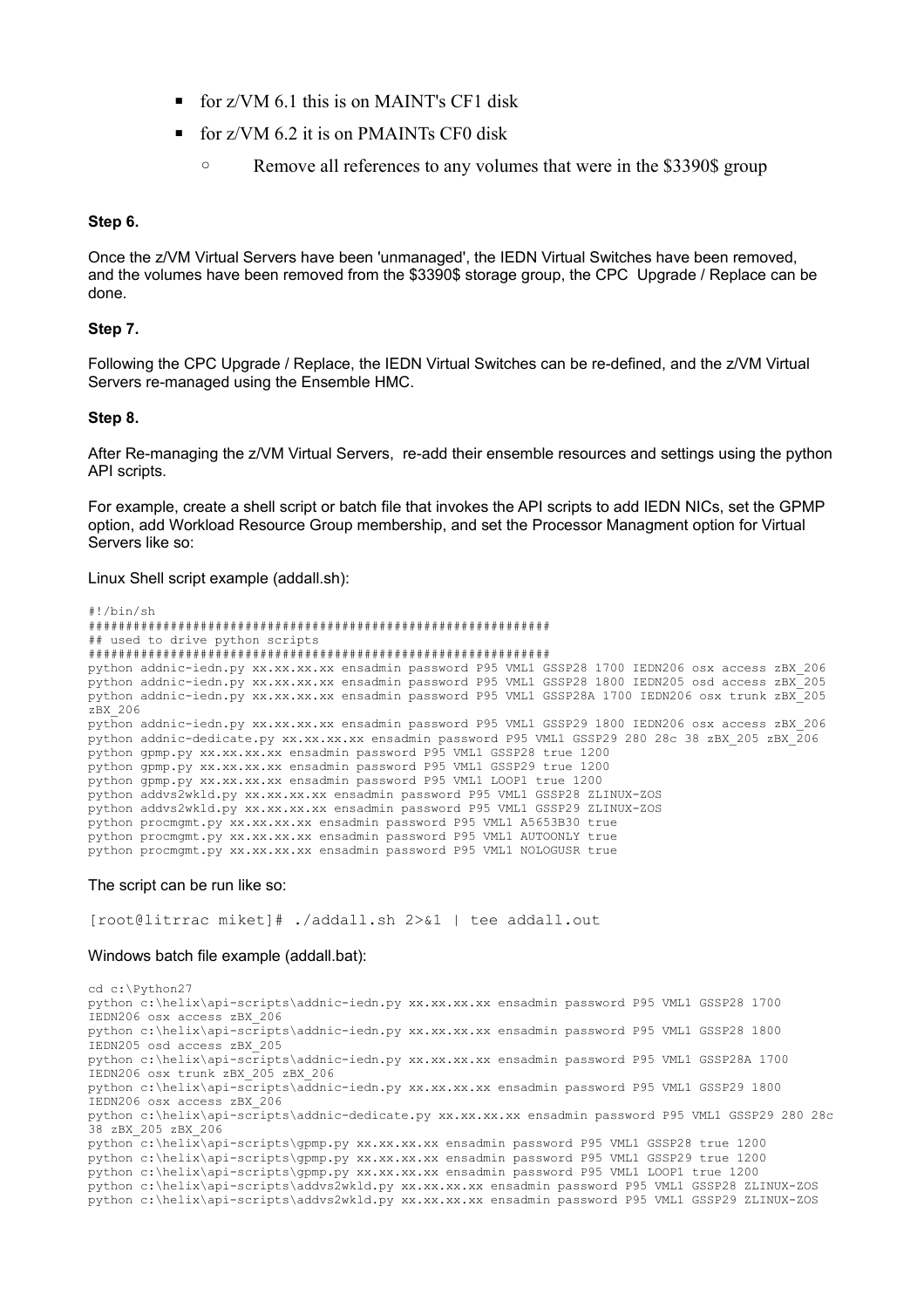python c:\helix\api-scripts\procmgmt.py xx.xx.xx.xx ensadmin password P95 VML1 A5653B30 true python c:\helix\api-scripts\procmgmt.py xx.xx.xx.xx ensadmin password P95 VML1 AUTOONLY true python c:\helix\api-scripts\procmgmt.py xx.xx.xx.xx ensadmin password P95 VML1 NOLOGUSR true

#### The batch file can be run like so:

C:\Python27>c:\helix\api-scripts\addall.bat > c:\helix\api-scripts\addall.out  $2 > 0.1$ 

#### **Step 9.**

Re-Add Ensemble Storage Resources to the z/VM Hypervisor Storage Groups. The addeckd.py script can be used to do this for ECKD volumes. For example, to Re-add 3390 volume VMB714, with device number b714, and a size of 60,000 cylinders, to the zVM Hypervisor in LPAR VML1, on CPC P93, the script can be run like so:

python addeckd.py xx.xx.xx.xx ensadmin password P93 VML1 VMB714 60000 Vol-VMB714 b714 VMB714

**Note:** For the script to run successfully, the volume must not be attached to SYSTEM or any ID.